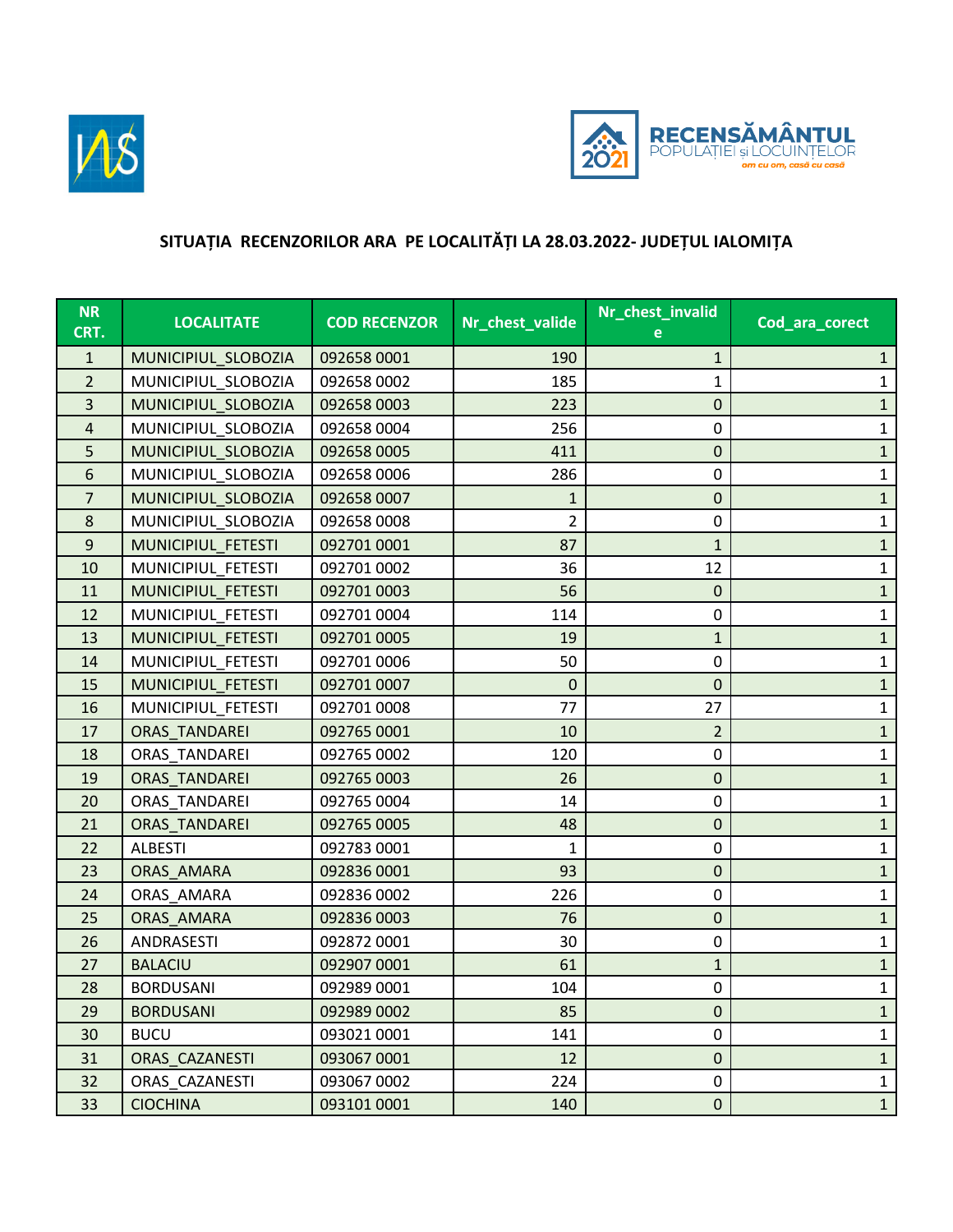| 34        | <b>CIOCHINA</b>     | 093101 0002         | 174             | 0                | 1              |
|-----------|---------------------|---------------------|-----------------|------------------|----------------|
| 35        | <b>CIULNITA</b>     | 093156 0001         | 40              | $\mathbf{1}$     | 1              |
| 36        | <b>COCORA</b>       | 093209 0001         | 156             | 0                | 1              |
| 37        | <b>COSAMBESTI</b>   | 093236 0001         | 78              | $\mathbf 0$      | $\mathbf{1}$   |
| <b>NR</b> | <b>LOCALITATE</b>   | <b>COD RECENZOR</b> | Nr_chest_valide | Nr_chest_invalid | Cod_ara_corect |
| CRT.      |                     |                     |                 |                  |                |
| 38        | <b>FACAENI</b>      | 093575 0001         | 163             | 0                | 1              |
| 39        | <b>FACAENI</b>      | 093575 0002         | 147             | $\mathbf 0$      | $\mathbf{1}$   |
| 40        | GHEORGHE DOJA       | 093600 0001         | 189             | 0                | 1              |
| 41        | GHEORGHE_LAZAR      | 093628 0001         | 30              | $\mathbf 0$      | $\mathbf{1}$   |
| 42        | <b>GIURGENI</b>     | 093646 0001         | 64              | 0                | $\mathbf{1}$   |
| 43        | <b>GRINDU</b>       | 093717 0001         | 15              | $\mathbf 0$      | $\mathbf{1}$   |
| 44        | <b>GRIVITA</b>      | 093735 0001         | 38              | 0                | 1              |
| 45        | <b>GRIVITA</b>      | 093735 0002         | 101             | $\mathbf 0$      | $\mathbf{1}$   |
| 46        | MIHAIL_KOGALNICEANU | 093995 0001         | 25              | 4                | $\mathbf{1}$   |
| 47        | MIHAIL KOGALNICEANU | 093995 0002         | 55              | $\overline{2}$   | $\mathbf{1}$   |
| 48        | <b>MILOSESTI</b>    | 094045 0001         | 165             | 0                | $\mathbf{1}$   |
| 49        | <b>MOVILA</b>       | 094081 0001         | 134             | $\mathbf 0$      | $\mathbf{1}$   |
| 50        | MUNTENI BUZAU       | 094107 0001         | 99              | 1                | $\mathbf{1}$   |
| 51        | MUNTENI BUZAU       | 094107 0002         | 155             | $\mathbf 0$      | $\mathbf{1}$   |
| 52        | <b>PERIETI</b>      | 094161 0001         | 143             | 1                | $\mathbf{1}$   |
| 53        | <b>PERIETI</b>      | 094161 0002         | 149             | $\mathbf 0$      | $\mathbf{1}$   |
| 54        | <b>REVIGA</b>       | 094269 0001         | 1               | 0                | $\mathbf{1}$   |
| 55        | <b>SALCIOARA</b>    | 094330 0001         | 94              | $\mathbf 0$      | $\mathbf{1}$   |
| 56        | SAVENI              | 094376 0001         | 7               | 0                | $\mathbf{1}$   |
| 57        | <b>SAVENI</b>       | 094376 0002         | 15              | $\mathbf 0$      | $\mathbf{1}$   |
| 58        | <b>SCANTEIA</b>     | 094429 0001         | 66              | 0                | $\mathbf{1}$   |
| 59        | <b>SCANTEIA</b>     | 094429 0002         | 46              | $\mathbf 0$      | $\mathbf{1}$   |
| 60        | SFANTU_GHEORGHE     | 094456 0001         | 49              | 0                | $\mathbf{1}$   |
| 61        | <b>STELNICA</b>     | 094492 0001         | 202             | $\mathbf 0$      | $\mathbf{1}$   |
| 62        | <b>SUDITI</b>       | 094535 0001         | 63              | 0                | $\mathbf{1}$   |
| 63        | VALEA_CIORII        | 094688 0001         | $\overline{2}$  | $\mathbf{0}$     | $\mathbf{1}$   |
| 64        | VLADENI             | 094795 0001         | 45              | 0                | $\mathbf 1$    |
| 65        | MUNICIPIUL URZICENI | 100683 0001         | 81              | $\mathbf{0}$     | $\mathbf{1}$   |
| 66        | MUNICIPIUL URZICENI | 100683 0002         | 51              | $\mathbf{1}$     | $\mathbf{1}$   |
| 67        | MUNICIPIUL_URZICENI | 100683 0003         | $\overline{2}$  | $\mathbf{0}$     | $\mathbf{1}$   |
| 68        | MUNICIPIUL URZICENI | 100683 0004         | 5               | $\mathbf{1}$     | $\mathbf{1}$   |
| 69        | MUNICIPIUL URZICENI | 100683 0005         | 30              | $\mathbf{0}$     | $\mathbf{1}$   |
| 70        | <b>CIOCARLIA</b>    | 100709 0001         | 168             | 0                | $\mathbf{1}$   |
| 71        | <b>MANASIA</b>      | 100736 0001         | 12              | $\mathbf{0}$     | $\mathbf{1}$   |
| 72        | MANASIA             | 100736 0002         | 9               | 0                | $\mathbf 1$    |
| 73        | <b>ADANCATA</b>     | 100754 0001         | 334             | $\mathbf{0}$     | $\mathbf{1}$   |
| 74        | ALEXENI             | 100852 0001         | 58              | 0                | $\mathbf{1}$   |